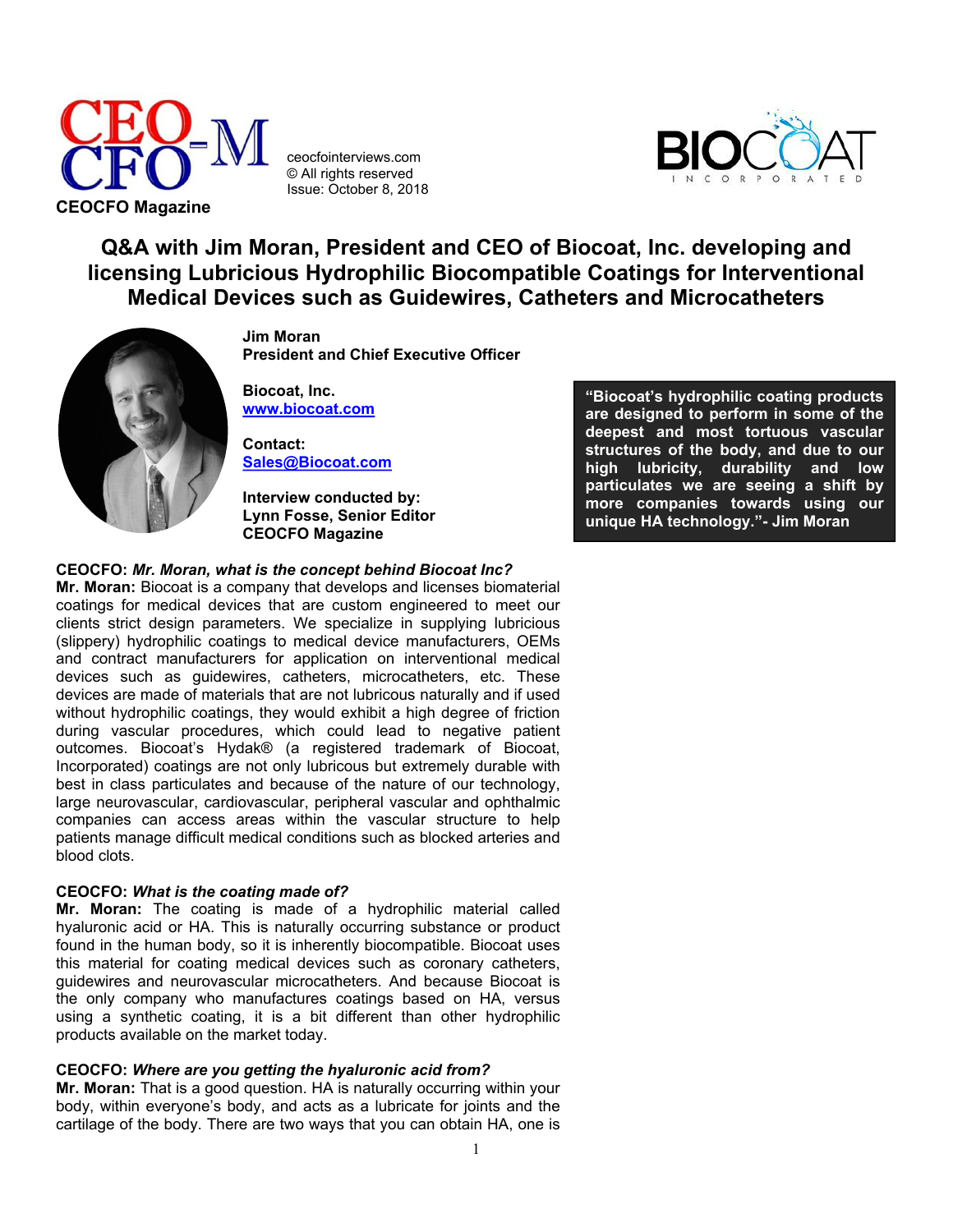from animal sources and another is from non-animal sources. Biocoat has chosen to source our pharmaceutical grade HA from non-animal sources.

#### **CEOCFO:** *Why non-animal sources? What is the advantage?*

**Mr. Moran:** There is a high level of scrutiny from FDA when it comes to endotoxin and Bioburden levels on interventional medical devices; in addition, raw materials sourced from animal sources may pose safety risks. At Biocoat we take the quality of our coatings very seriously and have decided to use Pharmaceutical grade HA from non-animal sources that is extremely pure and has lowest possible endotoxin levels. Further, sourcing from non-animal sources provides additional control over molecular weight specification to produce products with consistent high quality and performance.

#### **CEOCFO:** *What is the competition in the lubricant field?*

**Mr. Moran:** Within the hydrophilic category in which Biocoat operates there are two main products available to provide lubricity, or that make a medical device slippery. Biocoat manufacturers our coating using HA, and the second type of hydrophilic coating is referred to as a PVP or polyvinylpyrrolidone which is a synthetic lubricant. A majority of the market has chosen to use hydrophilic coatings, especially for medical devices in the areas of the body I mentioned earlier. We believe that Biocoat's Hydak coatings have an advantage because it is naturally occurring within the body as opposed to PVP coatings. Both are effective, however over 27 years ago our founder Ellington Beavers, recognized the advantages of using HA and since 1991 this is the technology we've built our company upon.

# **CEOCFO:** *Who is making the choice on the coating for a medical device?*

**Mr. Moran:** Essentially, it is the company who will be commercializing the product, which could be an Original Equipment Manufacturer (OEM) of the product or a contract manufacturer. However, in either case we work directly with the design and development engineering teams to help customize the hydrophilic coating design to meet their specific needs. Ultimately, they will make the decision based on three main factors. The first is that the product must be lubricious, or slippery, so it can reach the region of interest (ROI) of the body where it is designed to be used. The second criteria is durability, which is how long the device will remain slippery within the body during lengthy surgical procedures. And the third is in the area called particulates, which is a measurement of what, if anything, is coming off the device during the procedure. These are the three main areas that are considered when companies make their decision. Also, these decisions are made early in the design and development phase of product development, and once they determine which will help their product perform the best, then they include it in the products design history files.

#### **CEOCFO:** *When the end user is choosing a product do they care? Do the recognize, do they know or is it just that they like what the manufacturer has?*

**Mr. Moran:** There is a trust that takes place between the manufacturer and the surgeons who are using these products. While the companies chose the coatings that enable their devices to perform, ultimately the surgeon is really making their decision. Whether it is a clot retrieval device, or a stent, they are making their decision based on the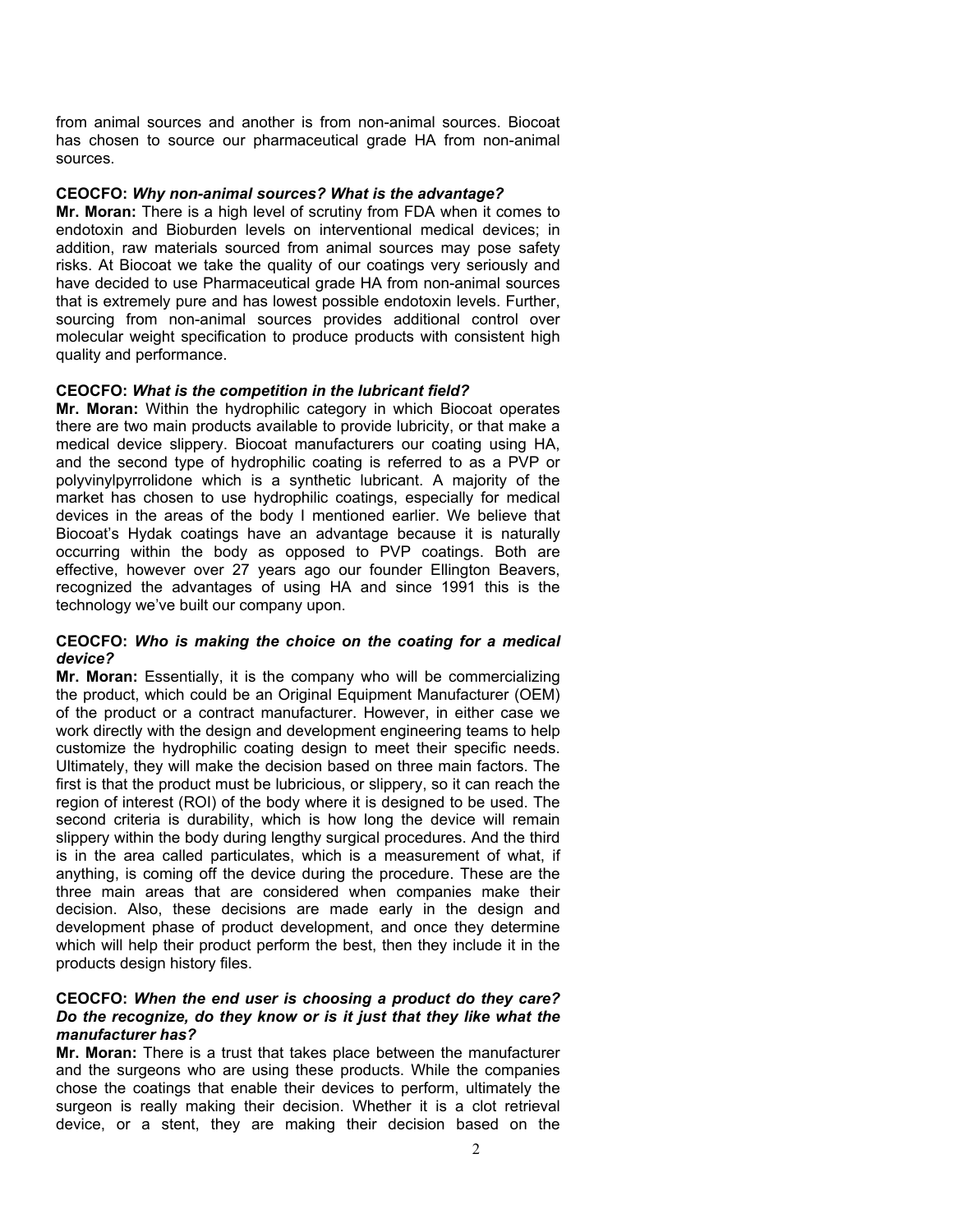performance of the medical device, as opposed to the coatings. However, in the design and development phase the hydrophilic coating chosen plays a big factor because it is the '*enabling technology'* that allows the device to work correctly.

# **CEOCFO:** *When you are working with a manufacturer what goes into the decision? What might you look for when you are helping a company decide the best way, that less experienced companies do not take into consideration?*

**Mr. Moran:** Biocoat prides itself on working very closely with our manufacturing partners with the goal of helping them determine which of our hydrophilic coatings will work best with their product(s). The process starts with them sending us 10 of their prototypes, which we will coat and send them back. Once it is received, companies will conduct their own internal testing criteria of the coating performance. As I mentioned; the lubricity, durability and particulate counts data is very important and when the data shows we are acceptable, we then work with them to refine the coating for their specific device. It is not a one size fits all. We must make sure that we meet their requirements, and this may take months to refine the coatings solution design. For instance, they may want a product that is more lubricious for one application, where for another product application it is durability that's most important. And when it comes to particulates, the lower the better! Therefore, we really customize our solutions to meet our customers' requirements.

# **CEOCFO:** *You have been CEO at Biocoat for several months now. What attracted you and what did Biocoat like about you to bring you on board?*

**Mr. Moran:** Growth opportunity! What attracted me to Biocoat is that as a privately held company it has been operating with steady year-overyear growth for over twenty-seven years.

And as I became more familiar with technology and the unique proposition our products bring to the healthcare market, I felt that I could add considerable value by being a part of the team. Now that I've been working with the team we've been able to identify and execute on the core of our growth and expansion strategy. We recently opened our new ~40,000 sq.ft. manufacturing facility and are looking forward to expanding our capabilities to support our aggressive growth plans.

As for what Biocoat saw in me, I believe that it was by background and diverse experience working within different markets selling differentiated products. Also, I bring a more global mindset from having worked with and in different countries such as Europe and Japan. And because part of our growth strategy will be to expand our Business Development activities both inside and outside of the U.S. market, these experiences will be important to the organization.

#### **CEOCFO:** *Why now? Why is this the right time for the growth?*

**Mr. Moran:** In my estimation, the Board of Directors and Shareholders saw this growth opportunity about three years ago, and they positioned the company to be 'ready' for the next phase of growth for Biocoat. The team in place at that time, and I applaud them, chose to accelerate the growth when they decided to build a new manufacturing facility. On May  $11<sup>th</sup>$  of this year we moved into our new facility and had our official grand opening. Biocoat's growth is coming from both existing and new product development. Our customers are looking for high quality products to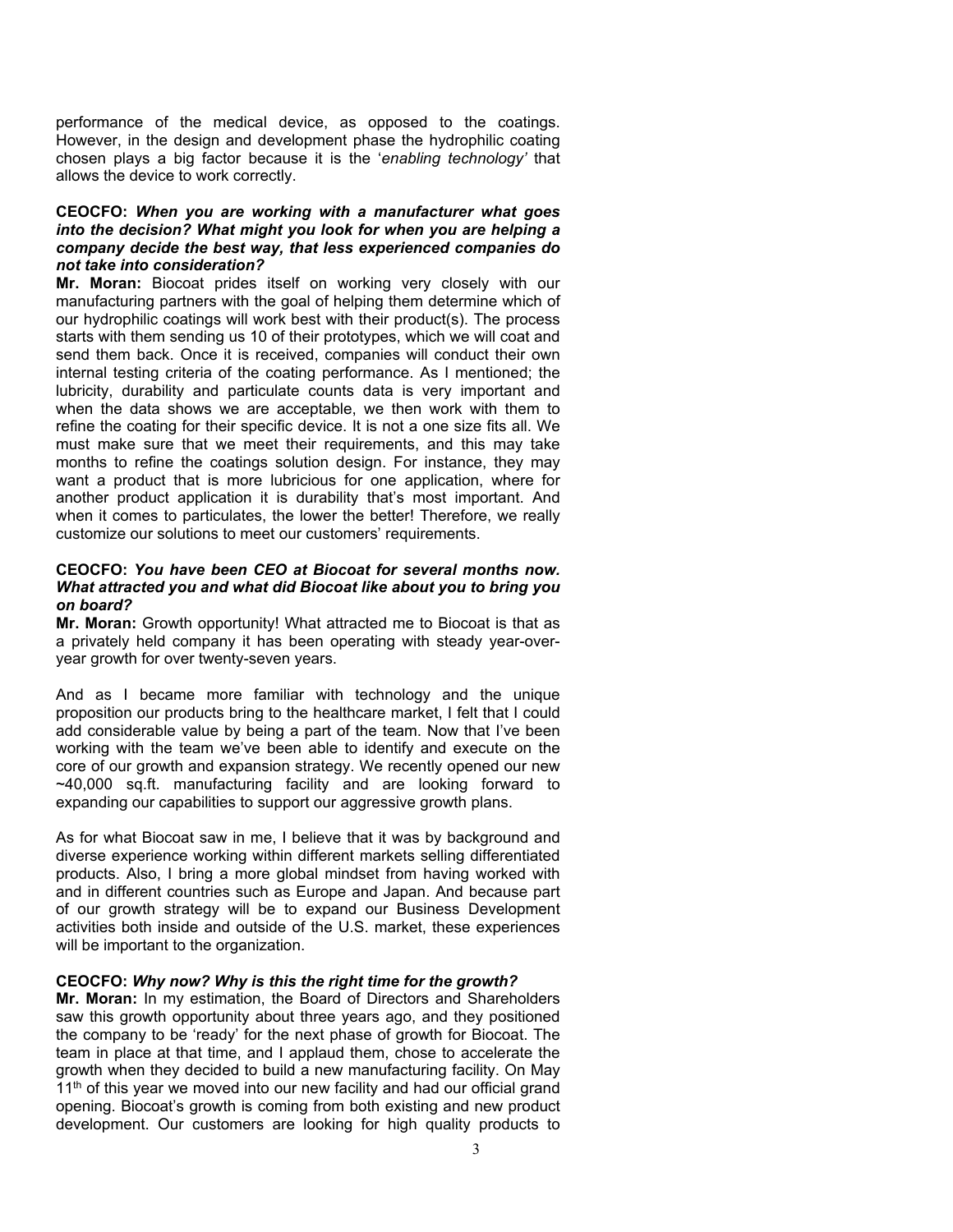meet their needs and with expanded manufacturing capabilities and services, we are prepared to realize the opportunity.

Growth for Biocoat is coming from several areas, including both existing and new customers and products. The market dynamics are showing that less invasive procedures are increasing and, in the areas, where our products are utilized they are growing faster than the general market. Biocoat's hydrophilic coating products are designed to perform in some of the deepest and most tortuous vascular structures of the body, and due to our high lubricity, durability and low particulates we are seeing a shift by more companies towards using our unique HA technology. So, the foundation of the business is in place. The manufacturing capabilities are in place. We have the right people, the right leadership, the right board of directors and we have the support of our shareholders. All those aspects are aligned which will continue to offer opportunity for our employees to grow as we increase company value.

#### **CEOCFO:** *Are there newer technologies that you can take advantage of in manufacturing? Does it change much in your industry?*

**Mr. Moran:** Manufacturing can change in terms of the production processes. For instance, we receive all the raw materials here at our headquarters in Horsham, Pennsylvania where we manufacture the different products we offer to our customers. While the components may not change over time, the process of 'how' manufacturing can improve significantly. In our new facility we are working to optimize batch production which will be necessary to meet the increasing demand from our customers. And, we are very confident that based on the changes we've already put in place that we will be able to meet our customers' expectations.

# **CEOCFO:** *You recently announced a partnership with Adam Spence on development. Would that be a typical engagement for you? Would you tell us how that works?*

**Mr. Moran:** Working with Adam Spence is a unique opportunity for us and one that we will replicate as we move forward. As I mentioned earlier, when you are looking to develop a coating on a medical device you want to work as far upstream as you possibly can with the research and development teams. Adam Spence is a nationally recognized contract manufacturer of these devices, and therefore is a perfect fit for us. Biocoat benefits from working closely with them as they design and develop products for their customers. And, should their customers be looking for a high-quality hydrophilic coating, then Biocoat can be that partner. It is a value-added service for Adam Spence and it allows Biocoat to move closer to the development process, without becoming a competitor with our own customers.

## **CEOCFO:** *What is your strategy for reaching out over the next year or so? How are you going to reach people who may not know about you or may not recognize the value you provide?*

**Mr. Moran:** That is a great question. The company has done a solid job of growing our business over the last 27-years, despite the fact that we have had limited focus on marketing and business development. However, we have recently hired a business development person who has extensive experience uncovering different areas of opportunity and monetizing it for Biocoat. The Adam Spence partnership is a great example of how taking a business development mindset can uncover an opportunity and develop a new stream of business for us.